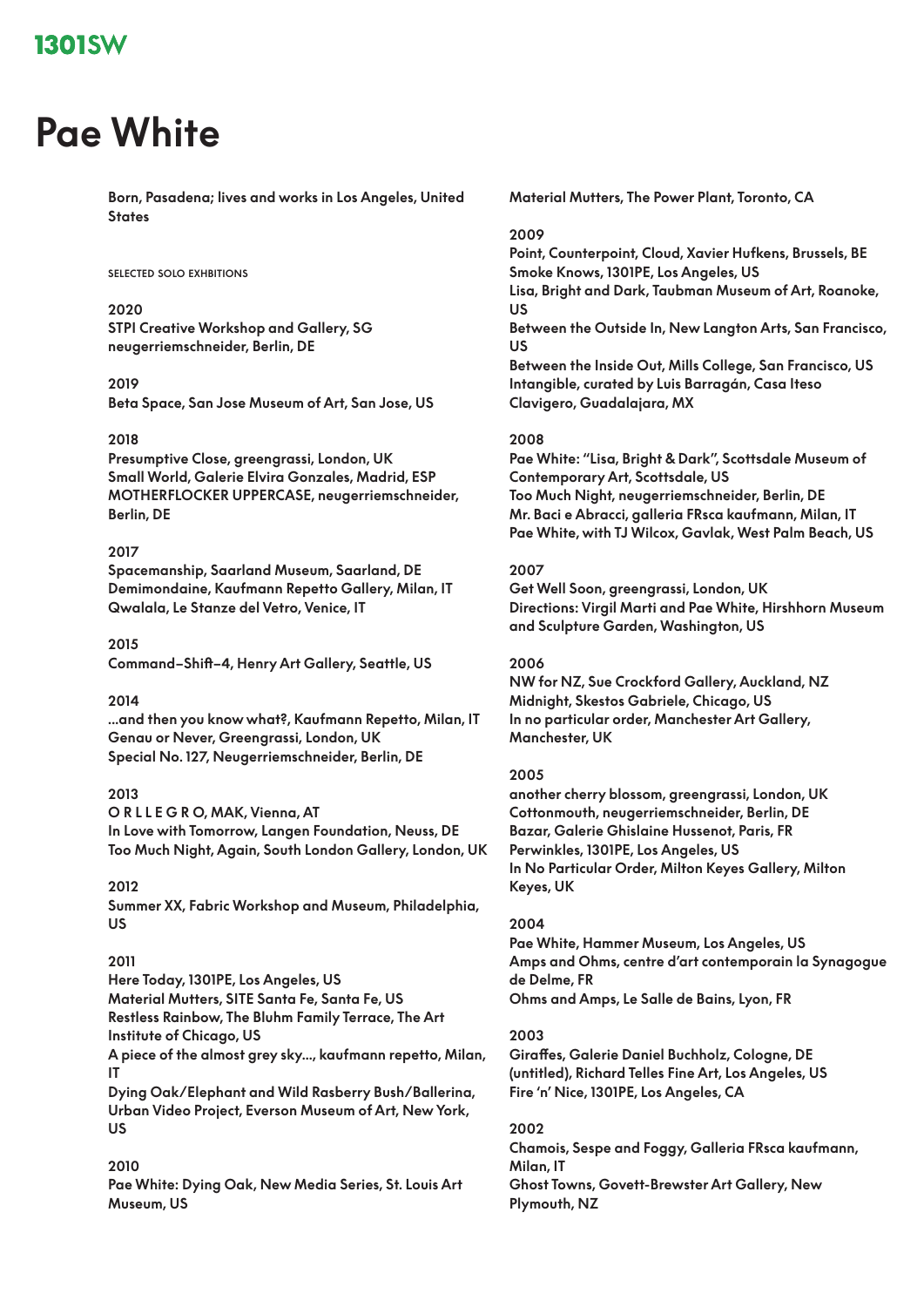**A grotto, some nightfish and a second city, Contemporary Art Gallery, Vancouver, CA The Actual Tigers, greengrassi, London, UK**

### **2001**

**Pae White, 1301PE, Los Angeles, US Pae White, galleria FRsca kaufmann, Milan, IT Birds and Ships, neugerriemschneider, Berlin, DE**

### **2000**

**Pae White, CN Art Objects Galleries, Los Angeles, US Pae White, 1301PE, Los Angeles, US**

### **1999**

**Pae White, CN Art Objects Galleries, Los Angeles, US WPEP, Finesilver Gallery, San Antonio, US Neapolitan City, 1301PE, Los Angeles, US**

**1998 Pae White, greengrassi, London, US**

**1997 Animal Flood, I-20 Gallery, New York, US**

**1995 Summer Work, Shoshana Wayne Gallery, Santa Monica, US**

**1993 Pae White, Shoshana Wayne Gallery, Santa Monica, US**

### **1991**

**Pae White, Graduate Exhibition, Art Center College of Design, Pasadena, US**

### **1990**

**10, 11, W.C. Gallery, Art Center College of Design, Pasadena, US**

**1989 Pae White, Bliss Gallery, Pasadena, US**

### **selected group exhbitions**

### **2020**

**vent'anni – twenty years, 20th anniversary exhibition, kaufmann repetto, New York, US Condo London with Corvi-Mora & Hot Wheels Athens, greengrassi, London, UK**

### **2019**

**Keith Mayerson: Friends And Family, Mendenhall Gallery, Pasadena, US The Return Of Guests: Selections From The PSA Collection,**  **Power Station Of Art, Shanghai, CN LA On Fire, Wilding Cran, Los Angeles, US Les Fleurs Du Mal, All Too Human, Boston, US Condo Shanghai, 1301PE hosted by A+ Contemporary, Shanghai, CN Less Is A Bore: Maximalist Art & Design, ICA Boston, US Negative Space, Trajectories of Sculpture, ZKM | Center for Art and Media, Karlsruhe, DE**

### **2018**

**My Kid Could Do That, The Underground Museum, Los Angeles, US Viewing the Other, Alexander Tutsek-Stiftung, Munich, DE Giant Size, Mehdi Chouakri, Berlin, DE Generations Female Artists in Dialog Part 1, Sammlung Goetz, Munich n.c.n.d.n.t., neugerriemschneider, Berlin, DE**

### **2017**

**NGV Triennial, Melbourne, AT Behold Man, with FRs Stark and Karin Gulbran, CN Art Gardens, Los Angeles, CA SUR/FACE, Museum of Angewandt Kunst, Frankfurt, DE Sense of Smell, Elvira Gonzalez, Madrid, ESP LSD, Kunsthalle Oslo, NO**

### **2016**

**Weaving and We, Hangzhou Triennial of Fiber Art, Zhejiang Art Museum, Hangzhou, CN Big Yellow Taxi, Istanbul Modern, Istanbul, TR A Weed is a Plant out of Place, Lismore Castle Arts, Lismore, Co. Waterford, IE Present, neugerriemschneider, Berlin, DE Permanent Collection, SFMOMA, San Francisco, US Anton Kern & Andrew Kreps, Minnesota Street Projects, San Francisco, US Intermission, 1301PE, Los Angeles, US Brain Multiples at 25, 1301PE Gallery, Los Angeles, US 8868, Project 88, Mumbai, IN 2015 The Mapmaker's Dream, Haines Gallery, San Francisco, US Le Souffleur, Ludwig Forum Aachen, DE Me and Benjamin, Galerie Xippas, Paris, FR Good For Nothing (Cracks in the Mirror), GoodRoom, Munich, DE SUPER SUPERSTUDIO, PAC-Padiglione d'Arte Contemporanea, Milano, IT Magnificent Obsessions: The Artist as Collector, Barbican Art Gallery, London; Sainsbury Centre for Visual Arts, Norwich, UK Sweet Sixteen, CN Art Objects Galleries, Los Angeles, US Me and Benjamin, Xippas, Paris, FR. Pushing the Press, A+D Architecture and Design Museum, Los Angeles, US Going Public: International Collectors in Sheffield (The Sandretto Collection), Sheffield Cathedral, Sheffield, UK**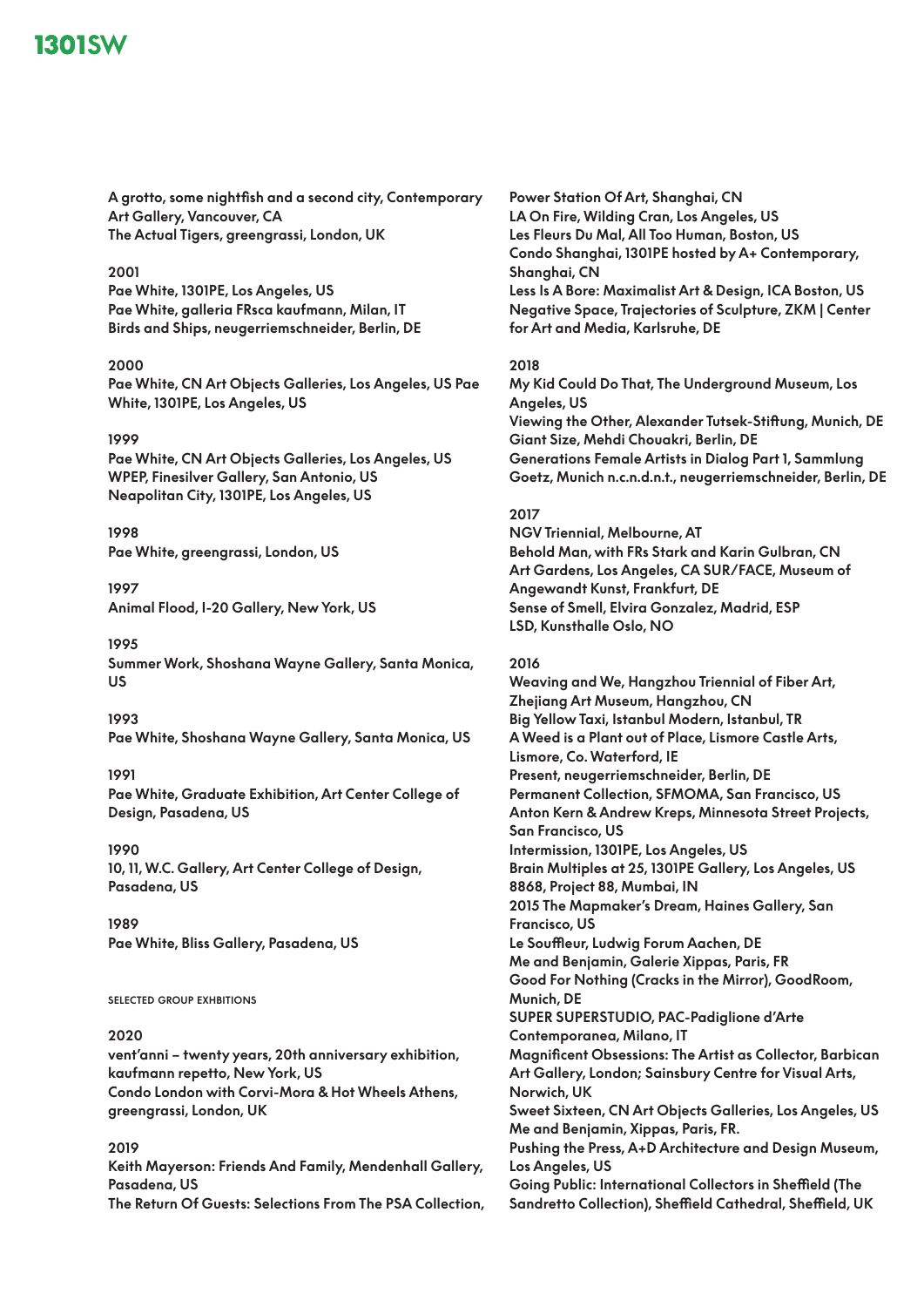**Open House, Todd Madigan Gallery, University of Bakersfield, Bakersfield, US**

### **2014**

**THE SOFT HOUSE between Art and design, Museo Poldi Pezzoli, Milan, IT**

**Dhaka Art Summit, Bangladesh, Shiapkala Academy, Dhaka, BD**

**Decorum: Carpets and Tapestries By Artists, Power Station of Art, Shanghai, CN**

**Artists for Artists, Matthew Marks Gallery, New York, US Re-Production, 1301PE, Los Angeles, US**

**Cross Section: Recent Acquisitions, Mills College Art Museum, Oakland, US**

**Project LSD, White Columns, New York, US**

**Ideal Estándar, Oficina de Proyectos Culturales, Puerta Vallarta, MX**

### **2013**

**Abstract. Current Process and Hybridity, Galerie Perrotin, Paris, FR**

**Selections from the Grunwald Center and the Hammer Contemporary Collection, Hammer Museum, Los Angeles, US**

**P&CO., Thomas Duncan Gallery, Los Angeles, US Kristin Baker, Mark Barrow, Nina Beier, Scott Lyall, John Henderson, Fredrik Vaerslev, Pae White, Galerie Perrotin, Paris, FR**

**Pet Shapes, International Art Objects, Los Angeles, US Post Post Anxiety, International Art Objects, Los Angeles, US**

**This Will Destroy That!, Design Matter, Los Angeles, US Trama y Urdimbre, In memory of Fritz Riedl (1923-2013), Raul Anguiano Museum, Guadalajara, MX**

**Decorum, Musée d'Art Moderne de la Ville de Paris, Paris, FR**

**Dialogues, Schindler House and ForYourArt, Los Angeles, US**

**Pattern: Follow the Rules, Broad Art Museum, East Lansing, and the Museum of Contemporary Art, Denver,** 

**US**

**Art & Textile – Fabric as Material and Concept in Modern Art from Klimt to the Present, Kunstmuseum, Wolfsburg, DE**

**War, Women, and Industry, The San Diego Museum of Art, San Diego, US**

**Display, Galerie Hussenot, Paris, FR**

**Soft Pictures, Foundazione Sandretto Re Rebaudengo, Torino, IT**

**frm vs fnctn nd bck gn, neugerriemschneider, Berlin, DE A Point of View: Selected Gifts from the Laurence A. Rickels Collection, Museum of Contemporary Art, Los Angeles, US**

### **2012**

**Behold, America!, San Diego Museum of Art, San Diego, US**

**International Orange: Artists Respond to the Golden Gate Bridge at 75, San Francisco, US Print/Out, MoMA, New York, US Tube map cover Commissions, The London Transport Museum, London, UK Once Again Particular, Control Room, Los Angeles, US Double Take, Mardin Biennial, various venues, Mardin, TR**

**Make it Work: Material Matters in Art and Design, Palm Springs Art Museum, Palm Springs, US Organic, Centre d'art Contemporain, Geneva, CH**

### **2011**

**Thessaloniki Biennial, Alatza Imaret, Thessaloniki, GR Suspense, curated by Lorenzo Guisti and Arabella Natalini, EX3, Florence, IT PLUS ULTRA: Opere dalla Collezione Sandretto Re Rebaudengo, Museo D'Arte Contemporanea, Rome, IT Greater LA, YRB Warehouse, New York, US Spirit and Space, Collezione Sandretto Re Rebaudengo, Sala de Arte Santander, Madrid, ESP Everything Must Go, Casey Kaplan, New York, US 15th Tallinn Print Triennal, Kumu Art Museum, Tallinn, EE Paradise Lost, Istanbul Museum of Modern Art, TR Marea de Nudos, MUAC, Mexico City, MX Fullerton College Art Gallery, US Painting, Sue Crockford Gallery, Auckland, NZ**

## **2010**

**5 Year Anniversary Exhibition, Gavlak, Palm Beach, US Marea de Nudos, Galeria Jesus Gallardo, Leon, Gunajuanto, MX The More Things Change, San Francisco Museum of Modern Art, US Contemplating the Void, The Solomon Guggenheim Museum, New York, US Mexico: esperado/inesperado, B.P.S.22, Espace de Creation Contemporaine, Charleroi, BE Pieces a Vivre, Centre d'art contemporain, Chamarande, FR Königstraum und Massenware, Utopia Daily, Porzellanikon, Selb, DE Alchemy, Reed College, Portland, US King Rat, curated by Tessa Giblin, Project Arts Center, Dublin, IE The Tale of a Blind Resistance Fighter, Galerie Paul Andriesse, Amsterdam, NL One Room, One Work, 1301PE, Los Angeles, US The Artist's Museum: Los Angeles Artists 1980-2000, MOCA, Los Angeles, US Whitney Biennial, Whitney Musuem of American Art, New York, US Shut Your Eyes in Order to See, Galerie Praz-Delavallade,**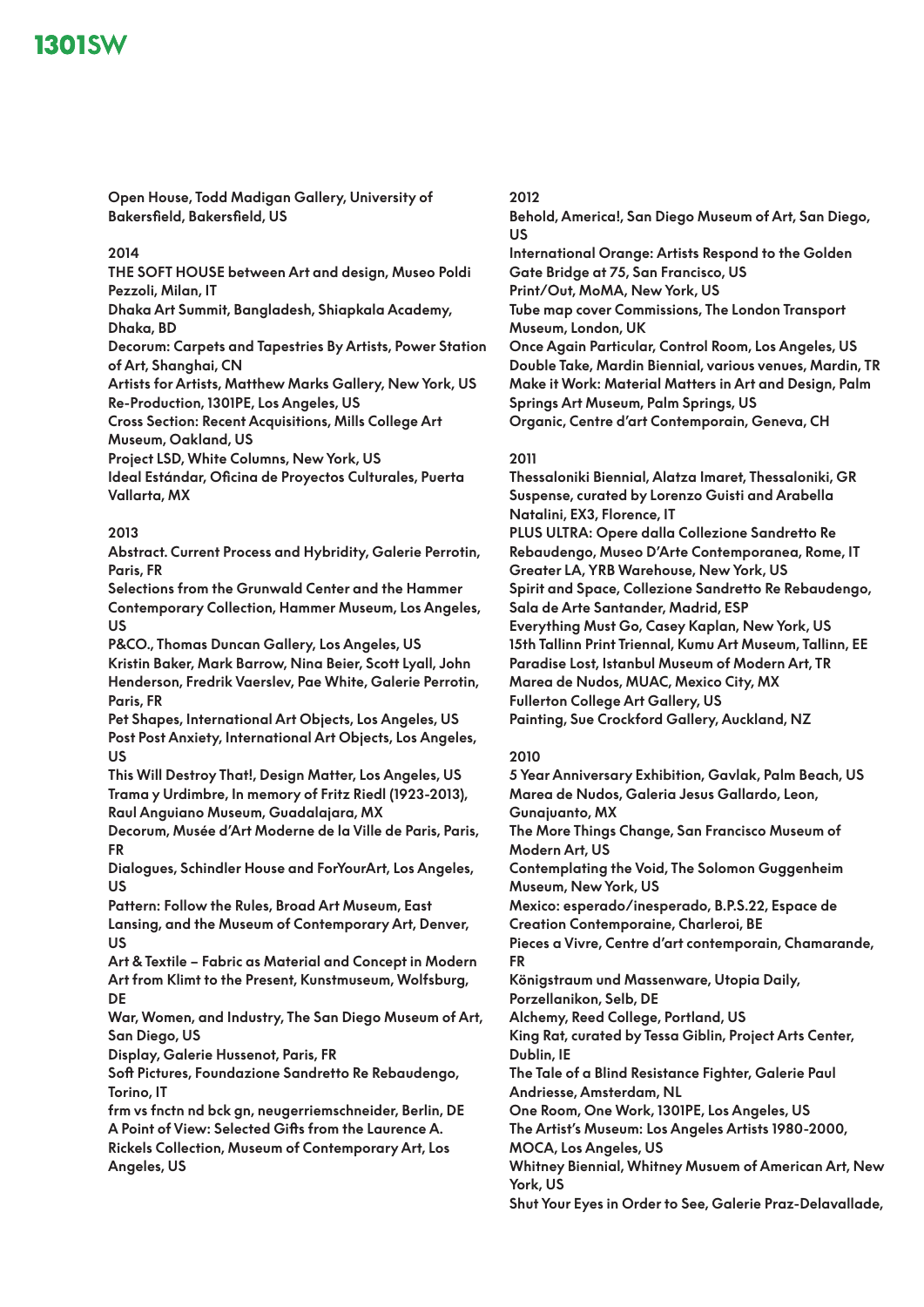**Paris, FR he Artist's Museum, Museum of Contemporary Art, Los Angeles, US**

## **2009**

**Fare Mondi/Making Worlds, 53rd La Biennale di Venezia, IT**

**Mind The Step, 1301PE, Los Angeles, US**

**Notation: Calculation and Form in the Arts, ZKM Media Museum, Karlsruhe, DE**

**1999, China Art Objects Galleries, Los Angeles, US**

**House is Not a Home, La Calmeterie, Nazelles, FR Summer Group Show, Cottage Home, Los Angeles, US**

**Installations Inside/Out: Armory 20th Anniversary** 

**Exhibtion, Armory Center for the Arts, Pasadena, US**

**In Bed Together, Royal/T, Los Angeles, US**

**From My Universe: Objects of Desire, See Line Gallery, Los Angeles, US**

**Rock Garden, Salon 94, New York, US**

**Flower Power, Villa Giulia, Centro Ricerca Arte Attuale, Verbania, IT**

### **2008**

**The Light of the Virgo, CN Art Objects, Los Angeles, US Cohabitation: 13 artists and collage, galleria FRsca kaufmann, Milan, IT Shhoener Wohner, neugerreimschneider, Berlin, DE MEXICO: Expected/Unexpected, Collection of Agustín et Isabel Coppel, Maison Rouge, Paris, FR Shoes, Gavlak, West Palm Beach, US Martian Museum of Terrestrial Art, Barbican Art Gallery, London, UK Introduction, About Change Collection, Berlin, DE 100 Years, 100 Artists, 100 Works of Art, Rochelle School, Shoreditch, London, UK Index: Conceptualism in California from the Permanent Collection, Geffen Contemporary, Los Angeles, US Los Vinilos, curated by Henry Coleman, Zoo Art Fair, Burlington Gardens, London, UK Tales of Time and Space, Folkestone Triennial, Folkestone, UK Aesthetics of Similarities: Another History of Future, Prague Triennale, CZ Re-reading the Future, Veletrzni Palace, National Gallery, Prague, CZ Variation 1, Weiner Konzerthausses, Vienna, AT Smoke, Pump House Gallery, London, UK Construction, 1301PE, Los Angeles, US**

**Under the Influence, Art Culture Center of Hollywood, US Color, Rena Sternberg Gallery, Glencoe, IL**

**Run Run, Collins Gallery at the University of Scotland, Glasgow, UK**

**Legende, Domaine Departemental de Chamarande, FR**

### **2007**

**Half Square, Half Crazy, Villa Arson, Nice, FR Skulpture Projekte Münster 07, Münster, DE If Everybody Had an Ocean, Tate St. Ives, Cornwall, UK New Materials as New Media, Contemporary Arts Center, Cincinnati, US Los Vinilos, El Basilico, Buenos Aires, AR Uneasy Angel / Imagine Los Angeles, Sprüth Magers, Munich, DE The Shadow Cambinet Part II: Route A1, de Appel, Amsterdam, NL Six, Williamson Gallery, Art Center College of Design, Pasadena, US L.A. Desire, Galerie Dennis Kimmerich, Dusseldorf, DE Darling, take Fountain, Kalfayan Galleries, Athens, GR Alone in the Jungle, Mandarin, Los Angeles, US No Room for the Groom, with Douglas Sirk, Herlad Street, London, UK An Archeology, Zabludoqicz Collection, London, UK Sculptors' Drawings: Ideas, Studies, Sketches, Proposals and More, Angles Gallery, Los Angeles, US Michel und seine Freunde, Studio of Michel Miajerus, Berlin, DE Running Around the Pool, Museum of Fine Arts, Florida State University, Tallahassee, US**

## **2006**

**Collage Effect, 1301PE, Los Angeles, US Glass: Material Matters, Los Angeles County Museum of Art, US Kit-O-Parts, Centre d'Art Neuchâtel, Neuchâtel, CH We Can do this Now, The Power Plant, Toronto, CA New Acquisitions, Tate, London, UK HyperDesign, Shanghai Biennale, Shanghai, CN Angela Bulloch, Judy Ledgerwood, Diana Thater and Pae White, 1301PE, Los Angeles, US Domestique, Standard, Oslo, NO Raid Triumverate 4: Pae White, Machine Histories and Amy Robinson, Raid Projects, Los Angeles, US Il diavolo del focolare, Palazzo della Triennale, Milan, IT Idylle: Traum und Trugschluss, Sammlung Falkenberg, Hamburg, DE Shape without form, galleria FRsca Kaufmann, Milan, IT Light X 8, The Jewish Museum, New York, US Group Show, CN Art Objects Galleries, Los Angeles, US Accommodate, St. Paul St Gallery, School of Art and Design, AUT University, Auckland, NZ Among the Ash Heaps of Millionaires, Ancient & Modern, London, UK Jumex Collection, Mexico City, MX Four Decades of the Govett-Brewster Art Gallery Collection, Govett-Brewster Art Gallery, New Plymouth, NZ**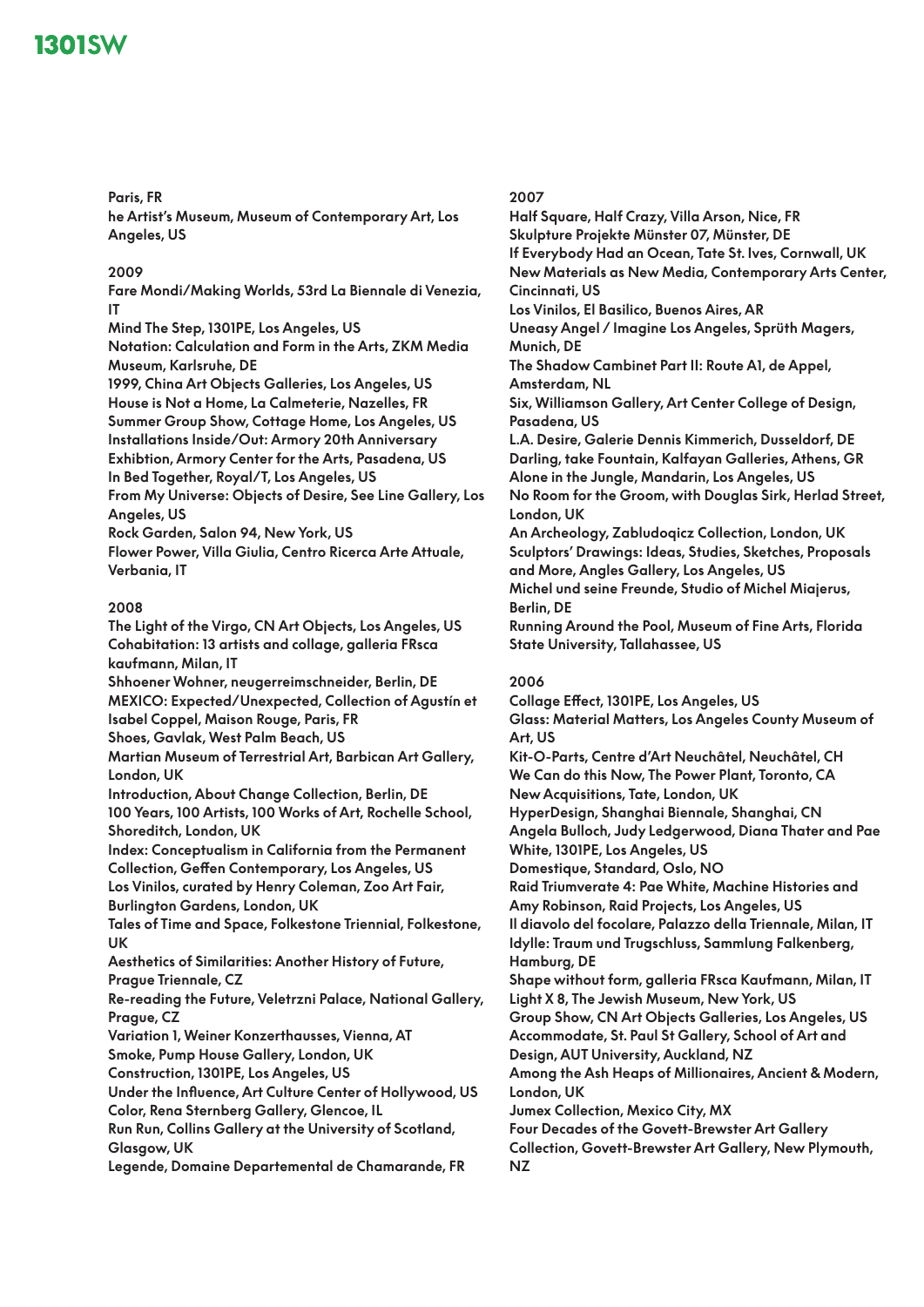### **2005**

**Bidibidobidiboo, Fondazione Sandretto Re Rebaundengo, Turin, IT**

**Extreme Abstraction, Albright-Knox Gallery, Buffalo, US The Lateral Slip, Sweeney Art Gallery, UC Riverside, US Interior Worlds, Les Filles du Calvaire, Brussels, BE Old News, LACE, Los Angeles, US; Sala de Arte Publico Siqueiros, Mexico City, MX**

**Life on the Screens, Les Filles du Calvaire, Brussels, BE Lichtkunst aus Kunstlicht, ZKM Karlsruhe, DE Tracking and Tracing: Contemporary Acquisitions 2000- 2005, San Diego Museum of Art, US**

**Extreme Abstraction, Albright-Knox Gallery, Buffalo, US**

### **2004**

**The Secret History of Clay, curated by Simon Groom, Tate, Liverpool, UK Strike, ICA, Philadelphia, US Strange Weather, Modern Art, London, UK**

**The Raw and the Cooked, Claremont Graduate University, US**

**The Hollows of Glamour, Herbert Read Gallery, Cantebury, UK**

**Game, Ferragamo, Milan, IT**

**Past Present Future: Contemporary Art 1950-present, The Art Institute of Chicago, US**

**Sign Language, The Museum of Contemporary Art, Los Angeles, US**

## **2003**

**Lei: Women in Italian Collections, Fondazione Sandretto Rebaudengo, Turin, IT Watershed, Minetta Brook, New York, US Breathing Water, Hauser & Wirth and Eva Presenhuber, Zurich, CH Utopia Station, Venice Biennale, IT Black Rainbow, curated by Anne Collier, Lucky Tackle, San Francisco, US 160 Master Drawings, Oldenburg Kunstverein, DE Works for Giovanni, CN Art Objects Galleries, Los Angeles, US**

## **2002**

**Cola Grants, Barnsdall Art Park, Los Angeles, US Hover, The Henry Art Gallery, Seattle, US Artist's Gifts, Musuem of Contemporary Art, Los Angeles, US Game, Ferragamo, New York, US From the Flat Files, Ramp Gallery, Wakaito Institute of Techonology, Hamilton, NZ 3-D, Friedrich Petzel Gallery, New York, US hell, neugerriemschneider, Berlin, DE Richard Hawkins, Stan Kaplan and Pae White, Richard Telles Gallery, Los Angeles, US**

**Group Show, Metro Pictures, New York, US**

**Strike, Wolverhampton Art Gallery, Wolverhampton, UK Intangible, exposición homenaja a Luis Barragán, Casa ITESO Clavigero, Guadalajara, MX Strolling Through and Ancient Shrine and Garden, Acme, Los Angeles, US Bosco, Brain Multiples, JRP éditions, Small Noise, Air de Paris, FR Shimmering Surfaces, Arnolfini Museum, Bristol, UK; Cornerhouse, Manchester, UK Center of Attraction, Contemporary Art Centre, Vilnius, LT Group Show, LA Louver Gallery, Venice, US New Work, New Spaces, The Armory Center for the Arts, Pasadena, US John Miller, Pae White and Fred Wilson, Metro Pictures, New York, US**

## **2001**

**featherweight, Susan Hobbs Gallery, Toronto, CA The Americans: New Art, Barbican Gallery, London, UK Extra Art: A Survey of Artist's Ephemera 1960-1999, The California College of Arts and Crafts, San Francisco, US The Cult, CN Art Objects Galleries, Los Angeles, US Dedalic Convention, Museum für Angewandte Kunst, Vienna, AT**

**Zero Gravity, Kunstverein, Düsseldorf, DE Rogue Wave, LA Louver, Los Angeles, US Over..., Unlimited Contemporary Art, Athens, GR**

## **2000**

**LA, Monika Sprüth and Philomene Magers, Cologne, DE Cheeseburger, Jürgen Becker Galerie, Hamburg, DE Circles ̊3, Zentrum für Kunst und Medientechnologie, Karlsruhe, DE Made in California: 1900 – 2001, Los Angeles County Museum of Art, US Redrawing the Line, Art in General, New York, US Sex in the Country, Forde Espace d'Art Contemporain, L'Usine, Geneva, CH Works on Paper, Studio Guenzani, Milan, IT What if, Moderna Museet, Stockholm, SE Against Design, Institute of Contemporary Art, Philadelphia, US**

### **1999**

**OldNewTown, Casey Kaplan, New York, US Papermake, Modern Art, Inc., London, UK After the Goldrush, Threadwaxing Space, New York, US**

### **1998**

**Abstract Painting, Once Removed, Contemporary Arts Museum, Houston, US Color Fields, Luckman Fine Arts Gallery, Cal State Los Angeles, US Biomorphic Abstraction, Curt Marcus Gallery, New York, US**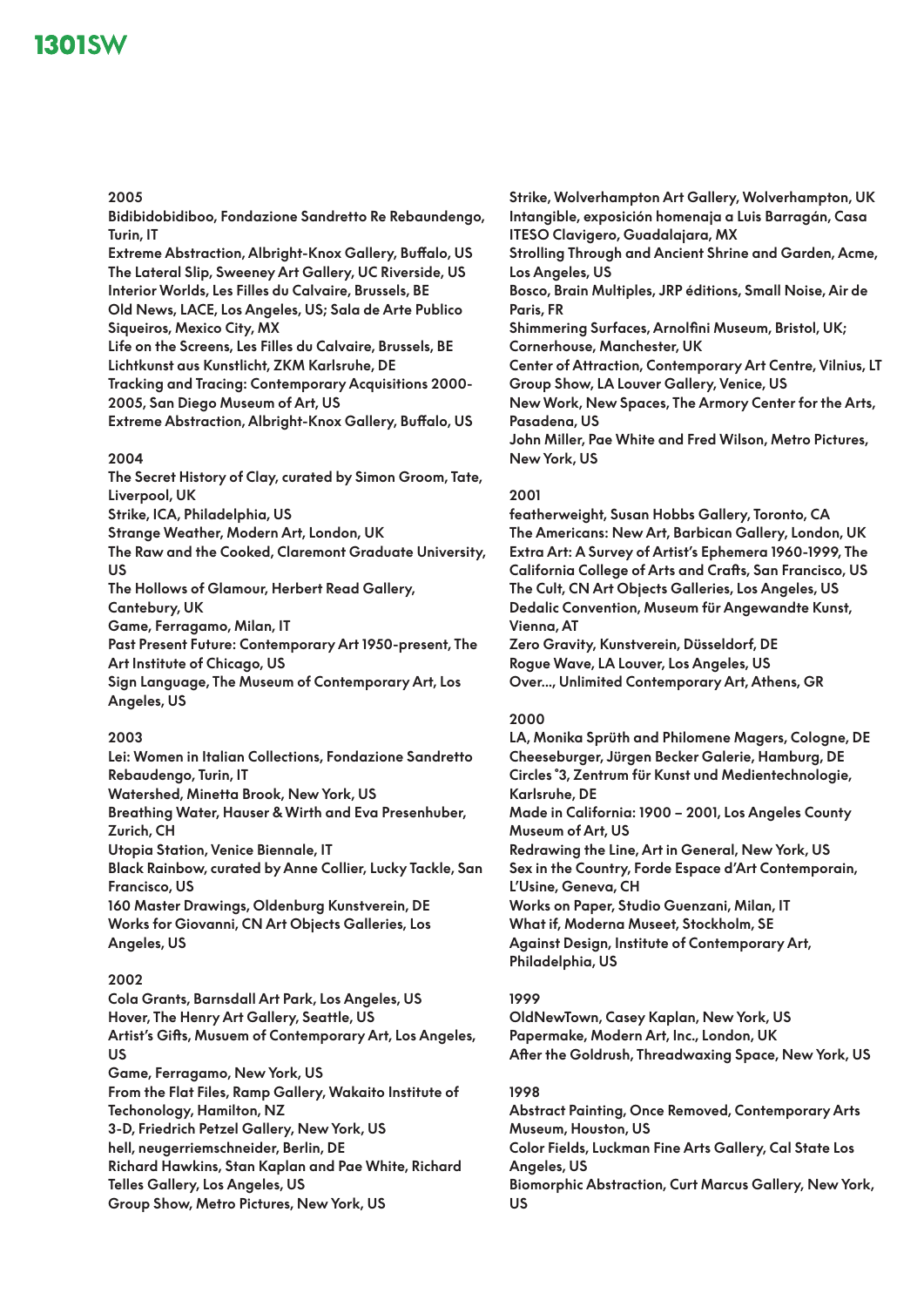**L.A. Current Looking at the Light: 3 Generations of LA Artists, UCLA at the Armand Hammer Museum of Art and Cultural Center, Los Angeles, US**

**WAHLVERWANDTSCHAFTEN, Art & Appenzell, Appenzell, CH**

**Hirsch Farm Project Now: Speculative Environment, Theme Song and Wisconsin Open House, MCA, Chicago, US PhotoImage: Printmaking 60's to 90's, Museum of Fine Arts, Boston, US**

**LA or Lilliput?, Long Beach Museum of Art, Long Beach, US Flaming June, Works on Paper, Inc. Los Angeles, US Love at the End of the Tunnel, or the Beginning of a Smart New Day, COCA, Seattle, US**

**The Unreal Person, Huntington Beach Art Center, US Three Day Weekend, Krinzinger Gallery, Vienna, AT In the Polka Dot Kitchen, Otis Art Gallery, Los Angeles; The Armory Center for the Arts, Pasadena, US (re) Meditation: The Digital in Contemporary American Printmaking, USF Contemporary Art Museum, Tampa, US**

### **1997**

**Love at the End of the Tunnel, or the Beginning of a Smart New Day, Center on Contemporary Art, Seattle, US Enterprise, curated by Christoph Grunenberg, ICA, Boston, US**

**Elusive Paradise, Museum of Contemporary Art, Los Angeles, US**

**Best of the Season, Aldrich Museum, Ridgefield, US New Acquisitions and Work from the Permanent Collection, Los Angeles County Museum of Art, US No Small Feet, Rhona Hoffman Gallery, Chicago, US The Digital in Contemporary American Printmaking, 22nd International Biennial of Graphic Arts, Ljubljana, SI Her Eyes are a Blue Million Miles, Three Day Weekend in Malmö, SE**

**Ten Los Angeles Artists, Stephen Wirtz Gallery, San Francisco, US**

**New Grounds, University of South Florida Contemporary Art Museum, Tampa, US**

#### **1996**

**Landscape Reclaimed, The Aldrich Museum, Ridgefield, US Just Past: The Contemporary in MOCA's Permanent Collection, Museum of Contemporary Art, Los Angeles, US**

**True Bliss, LACE, Los Angeles, US**

**Muse-X Editions recent publications, Santa Monica Museum, CA**

**Sally Elesby/Pae White, Four Walls, San Francisco, US Mod Squad, Spanish Box, Santa Barbara, US**

**Ginny Bishton Richard Hawkins Pae White, Richard Telles Gallery, Los Angeles, US**

**Open House, Williamson Gallery, Art Center College, Pasadena, US**

### **1995**

**HAWAII, with Jorge Pardo, Friedrich Petzel Gallery, New York, US Saturday Night Fever, Tom Solomon's Garage Los Angeles, US Filmcuts, neugerriemschneider, Berlin, DE Neotoma, Otis Gallery, Otis College of Art and Design, Los Angeles, US Youth Culture ate My Dog (but I don't really mind), TBA, Chicago, US Smells Like Vinyl, Roger Merians Gallery, New York, US Message is the Medium, Castle Gallery, College of New Rochelle, US**

### **1994**

**Pure Beauty, The American Center, Paris, FR; Museum of Contemporary Art, Los Angeles, US**

**Notational Photography, Petzel/Borgmann and Metro Pictures, New York, US**

**The Art of Seduction, The Center Gallery at Miami Dade Community College, US**

**Watt, Witte de With and Kunsthal Rotterdam, NL Identity: The Logic of Appearance, Krinzinger Gallery, Vienna, AT**

**Bad Girls, The New Museum, New York, US Plane Structures, Otis Art Gallery, Los Angeles; Renaissance Society at the University of Chicago; Pittsburgh Center for the Arts; White Columns, New York; Wesleyan University, Middletown; Nevada Institute of Contemporary Art, Las Vegas; The University of North Texas Art Gallery, Denton, US**

**The Green Show, Bradley Building, Los Angeles, US Transtextualism, Mark Moore Gallery, Santa Monica, US**

### **1993**

**Cherry Bomb, Southern Exposure, San Francisco, US TIMES, Anderson O'Day Gallery, London, UK Home Alone, Bliss Gallery, Pasadena, US The Imp of the Perverse, Sally Hawkins, New York, US Sugar n' Spice, Long Beach Museum of Art, US Into the Lapse, Karsten Schubert, London, UK; Friesenwall 120, Cologne, DE; Dogenhouse, Leipzig, DE; Bruno Brunnet Fine Arts, Berlin, DE; The Royal Danish Academy of Art, Copenhagen, DK; Société des Expositions, Palais des Beaux-Arts, Brussels, BE**

### **1992**

**Summer Show, Shoshana Wayne Gallery, Santa Monica, US**

**Group Show, Elizabeth Koury, New York, US Recent Purchases From the Roseview Collection, Roseview Museum, Los Angeles, US**

**Detour, International House, New York, US**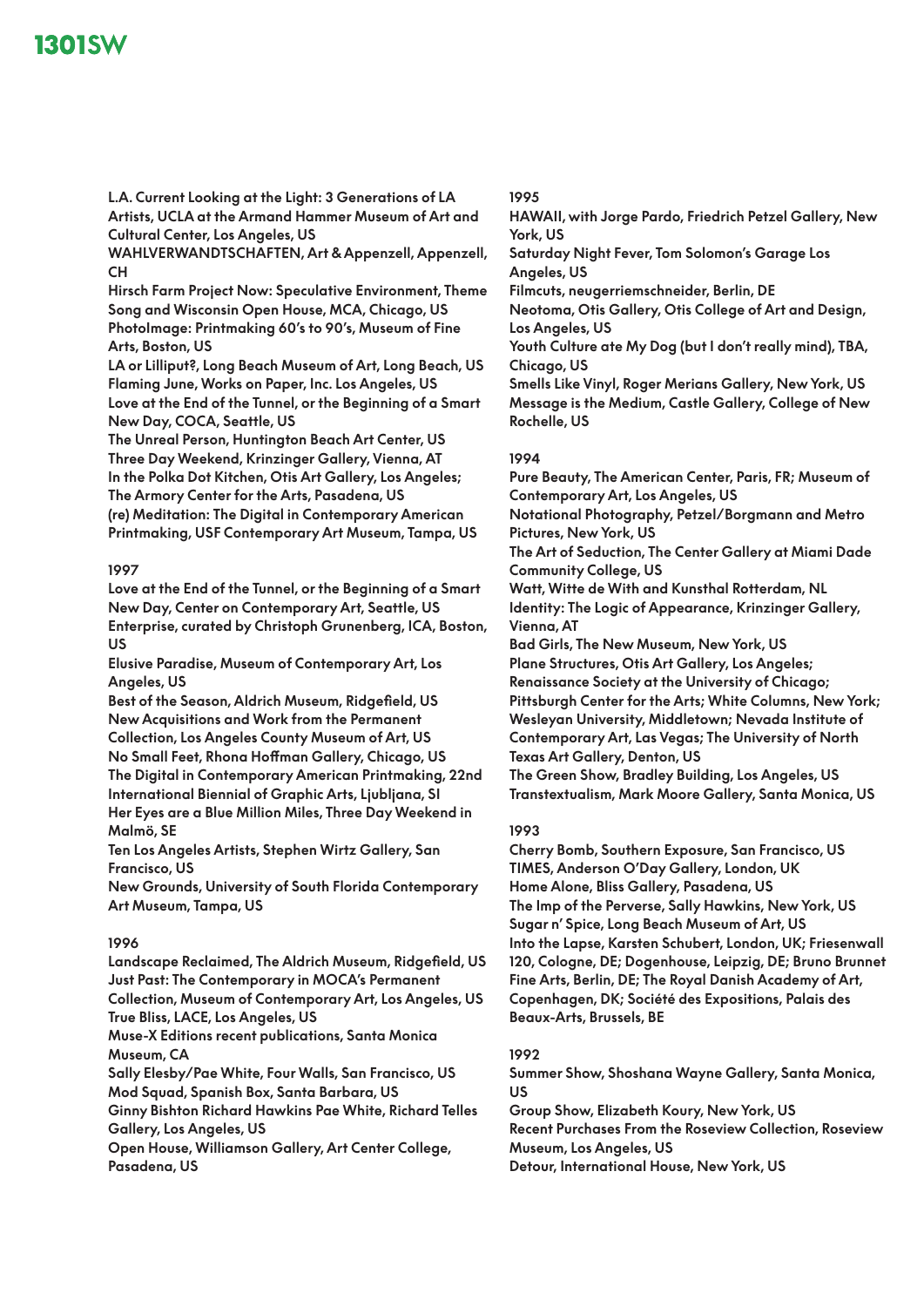### **1991**

**The Lick of the Eye, Shoshana Wayne, Santa Monica, US Sam Durant, Ed Suman, Andrew Winer and Pae White, Parker Zanic, Los Angeles, US Window on L.A., L.A. Art Fair, US**

### **1990**

**Mixed Media, Mixed Messages, Lang Art Gallery, Scripps College, Claremont, US The White Show, W.C. Gallery, Art Center College of Design, Pasadena, US Art Center and UCLA at Cal Arts, California Institute of the Arts, Valencia, US**

**special projects and public commissions**

## **2017**

**Hollenbeck Police Station, Los Angeles, US Walbrook Square, monumental tapestires Bloomberg International Headquarters, London, UK Goethe University, Frankfurt, DE Kaleyedoscope, Basel-Mulhouse Airport, Basel, CH**

### **2016**

**please & thank you and Mistral, Rehabilitation Institute of Chicago, US**

## **2015**

**ELAX, Tom Bradley International Terminal at LAX, Los Angeles, US North Embarcadero Visionary Plan, San Diego, US**

### **2014**

**FAUXCILITATOR, Portland State University, Portland, US THE Magic Carpet, Berlin Brandenburg Airport, Berlin, DE**

**2013 Frieze, NY Sculpture Park, New York, US**

### **2011**

**Restless Rainbow, The Art Institute of Chicago, Chicago, US**

## **2010**

**Art on the Underground, London's Gloucester Road underground station, London, UK Bloomberg Foundation, New York, US**

## **2009**

**Self Roamimg, Oceanfront Project, Art Basel Miami Beach, Miami, US Wind Thing, W Hotel, Los Angeles, US Artist Residency, For-Site Foundation, Nevada City, US**

## **2008**

**MetaFoil, Stage Curtain, Snohetta, Oslo Opera House, Oslo, NO**

**Bugscreen, Celebreeze Plaza, GSA Excellence in Art and Architecture Program Cleveland, US Barking Rocks, Pleydell Gardens, Folkestone, Kent, UK Artist in residence. The Fabric Workshop and Museum, Philadelphia, US**

### **2006**

**Paving Project, Colburn School of the Arts, Los Angeles, US**

### **2005**

**corner to column - a crawling painting...., Mural commission, Deka Bank, Frankfurt, DE Essences in Sensées, St. Germain des Prés, Paris, FR Unknown Celebration, billboard project, Barts and the London NHS Trust, London, UK The Big Wall, Dunedin Public Art Gallery, Dunedin, NZ**

# **2004**

**Rover Momentum, artist's project for the Frieze art fair, London, UK**

### **2003**

**MultipliCity, Metro Rapid Line with Tom Marble, AIA Chiacchere Ter et Bantine, Milan, IT Feast, Selfridge window display, London, UK**

## **2002**

**Ex-Machina Exhibition Design with Jorge Pardo, Museum für Angewandte Kunst, Cologne DE artist's spread, Pavement magazine August/September 2002: 152-153 Double Vision, collaborative photo project with Mario Testino, V magazine July/August 2002**

### **2001**

**Thoughts on Owls by Men of Letters, Window design for Galerie Daniel Buchholz, Cologne, DE Capitol East End Complex, Block 174. Sacramento, California with Tom Marble, AIA Des Plaines, Public Library, Des Plaines, Illinois, Patti Gilford, Art Consulting Palermo Building, Pasadena, US**

### **2000**

**The New Now Sounds of Today! Songpoems by Twentyone Contemporary Artists Limited Edition CD produced by Art Issues Press**

### **grants**

**2016, CODA Award (Collaboration of Art and Design) with CO Architects and SERA Architects for the Collaborative**